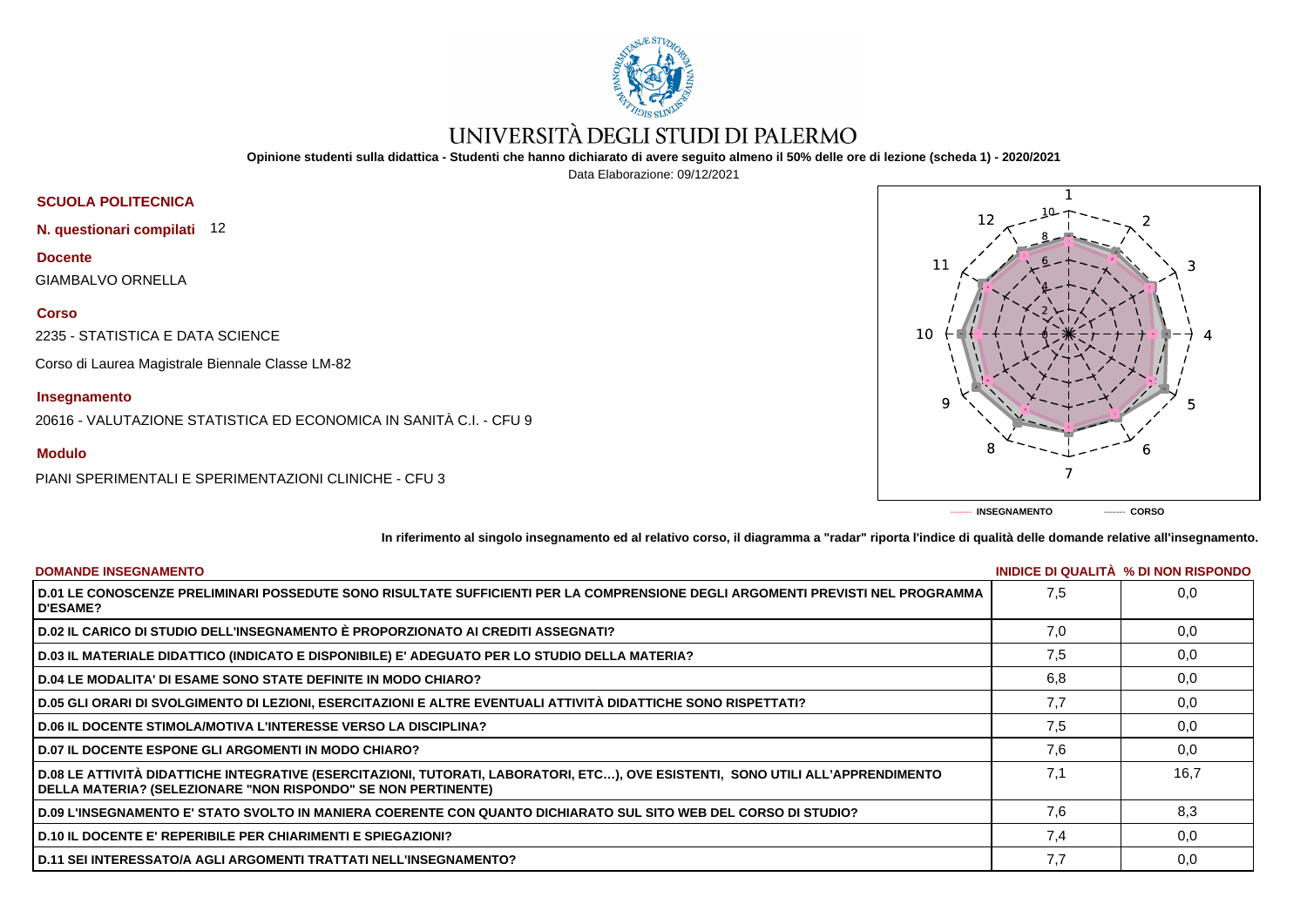**DOMANDE INSEGNAMENTO INIDICE DI QUALITÀ % DI NON RISPONDO**

**D.12 SEI COMPLESSIVAMENTE SODDISFATTO DI COME E' STATO SVOLTO QUESTO INSEGNAMENTO, ANCHE NEL CASO IN CUI QUESTO SIA STATO FRUITO CON MODALITA' A DISTANZA?**

#### **INFO STUDENTE E SUGGERIMENTI**

|                                                                                                                                                                    | 1° IN CORSO                                 |                                   | 2° IN CORSO                                | 3° IN CORSO                                                                                                |                                                                                                      | 4° IN CORSO         |                                                          | 5° IN CORSO                                                                                                                                                                                                        |      |                             | 6° IN CORSO                               | <b>FUORI CORSO</b>  |  |
|--------------------------------------------------------------------------------------------------------------------------------------------------------------------|---------------------------------------------|-----------------------------------|--------------------------------------------|------------------------------------------------------------------------------------------------------------|------------------------------------------------------------------------------------------------------|---------------------|----------------------------------------------------------|--------------------------------------------------------------------------------------------------------------------------------------------------------------------------------------------------------------------|------|-----------------------------|-------------------------------------------|---------------------|--|
| <b>D.02 ANNO DI CORSO</b>                                                                                                                                          | 0,0                                         |                                   | 100,0                                      | 0,0                                                                                                        | 0,0                                                                                                  |                     | 0,0                                                      |                                                                                                                                                                                                                    |      | 0,0                         | 0,0                                       |                     |  |
|                                                                                                                                                                    | <b>LICEO</b><br><b>CLASSICO</b>             | LICEO SOCIO-<br><b>PEDAGOGICO</b> | <b>IST. TECNICO</b><br><b>PER GEOMETRI</b> | <b>LICEO</b><br><b>SCIENTIFICO</b>                                                                         |                                                                                                      | <b>IST. TECNICO</b> |                                                          | IST.<br><b>COMMERCIALE PROFESSIONALE</b>                                                                                                                                                                           |      | <b>ALTRI LICEI</b>          | <b>IST. TECNICO</b><br><b>INDUSTRIALE</b> | <b>ALTRO</b>        |  |
| <b>D.01 SCUOLA SECONDARIA DI</b><br><b>PROVENIENZA</b>                                                                                                             | 8,3                                         | 8,3                               | 0,0                                        | 58,3                                                                                                       |                                                                                                      | 16,7                |                                                          | 0,0                                                                                                                                                                                                                |      | 0,0                         | 0,0                                       | 8,3                 |  |
|                                                                                                                                                                    | <b>IN SEDE</b>                              |                                   |                                            |                                                                                                            | <b>FUORI SEDE PENDOLARE</b>                                                                          |                     |                                                          |                                                                                                                                                                                                                    |      | <b>FUORI SEDE STANZIALE</b> |                                           |                     |  |
| <b>D.02 RESIDENZA</b>                                                                                                                                              | 58,3                                        |                                   |                                            |                                                                                                            | 16,7                                                                                                 |                     |                                                          |                                                                                                                                                                                                                    |      |                             | 25,0                                      |                     |  |
|                                                                                                                                                                    | $0 - 30$                                    | $31 - 60$                         | 61-90                                      | 91-120                                                                                                     |                                                                                                      | 121-150             | 151-180                                                  | 181-210                                                                                                                                                                                                            |      | 211-240                     | 241-270                                   | 271-300             |  |
| <b>D.03 NUMERO TOTALE DI CREDITI</b><br><b>ACQUISITI ALLA DATA DELLA</b><br><b>RILEVAZIONE</b>                                                                     | 8,3                                         | 91,7                              | 0,0                                        | 0,0                                                                                                        |                                                                                                      | 0,0                 | 0,0                                                      | 0,0                                                                                                                                                                                                                |      | 0,0                         | 0,0                                       | 0,0                 |  |
|                                                                                                                                                                    | <b>ESCLUSIVAMENTE IN</b><br><b>PRESENZA</b> |                                   |                                            | SIMULTANEAMENTE IN<br>PRESENZA O IN MODALITÀ<br><b>BLENDED (IN PARTE A</b><br><b>DISTANZA)</b>             | <b>ESCLUSIVAMENTE A</b><br><b>DISTANZA.</b><br><b>PREVALENTEMENTE IN</b><br><b>MODALITÀ SINCRONA</b> |                     |                                                          | <b>ESCLUSIVAMENTE A</b><br><b>DISTANZA.</b><br><b>PREVALENTEMENTE IN</b><br><b>MODALITÀ ASINCRONA (CON</b><br><b>PUBBLICAZIONE DI LEZIONI</b><br><b>REGISTRATE ED EVENTUALI</b><br><b>INCONTRI CON IL DOCENTE)</b> |      |                             | <b>NON RISPONDO</b>                       |                     |  |
| <b>D.13 L'INSEGNAMENTO È STATO</b><br><b>EROGATO DAL DOCENTE</b>                                                                                                   | 0,0                                         |                                   |                                            | 75,0                                                                                                       | 16,7                                                                                                 |                     |                                                          | 8,3                                                                                                                                                                                                                |      |                             | 0,0                                       |                     |  |
|                                                                                                                                                                    | <b>INTERAMENTE IN PRESENZA</b>              |                                   |                                            | <b>PREVALENTEMENTE IN</b><br>PRESENZA (PER OLTRE IL 75% E PARZIALMENTE A DISTANZA<br>DEL MONTE ORE TOTALE) |                                                                                                      |                     | (CIRCA IL 50% DELLE ORE PER<br><b>CIASCUNA MODALITÀ)</b> | <b>PARZIALMENTE IN PRESENZA ESCLUSIVAMENTE A DISTANZA</b>                                                                                                                                                          |      |                             |                                           | <b>NON RISPONDO</b> |  |
| <b>D.14 IN CASO DI DIDATTICA</b><br>"BLENDED" O DI LEZIONI RESE<br><b>DISPONIBILI IN PIATTAFORMA, HAI</b><br><b>SCELTO DI FREQUENTARE</b><br><b>L'INSEGNAMENTO</b> | 25,0                                        |                                   |                                            | 25,0                                                                                                       |                                                                                                      | 25,0                |                                                          |                                                                                                                                                                                                                    | 25,0 |                             |                                           | 0,0                 |  |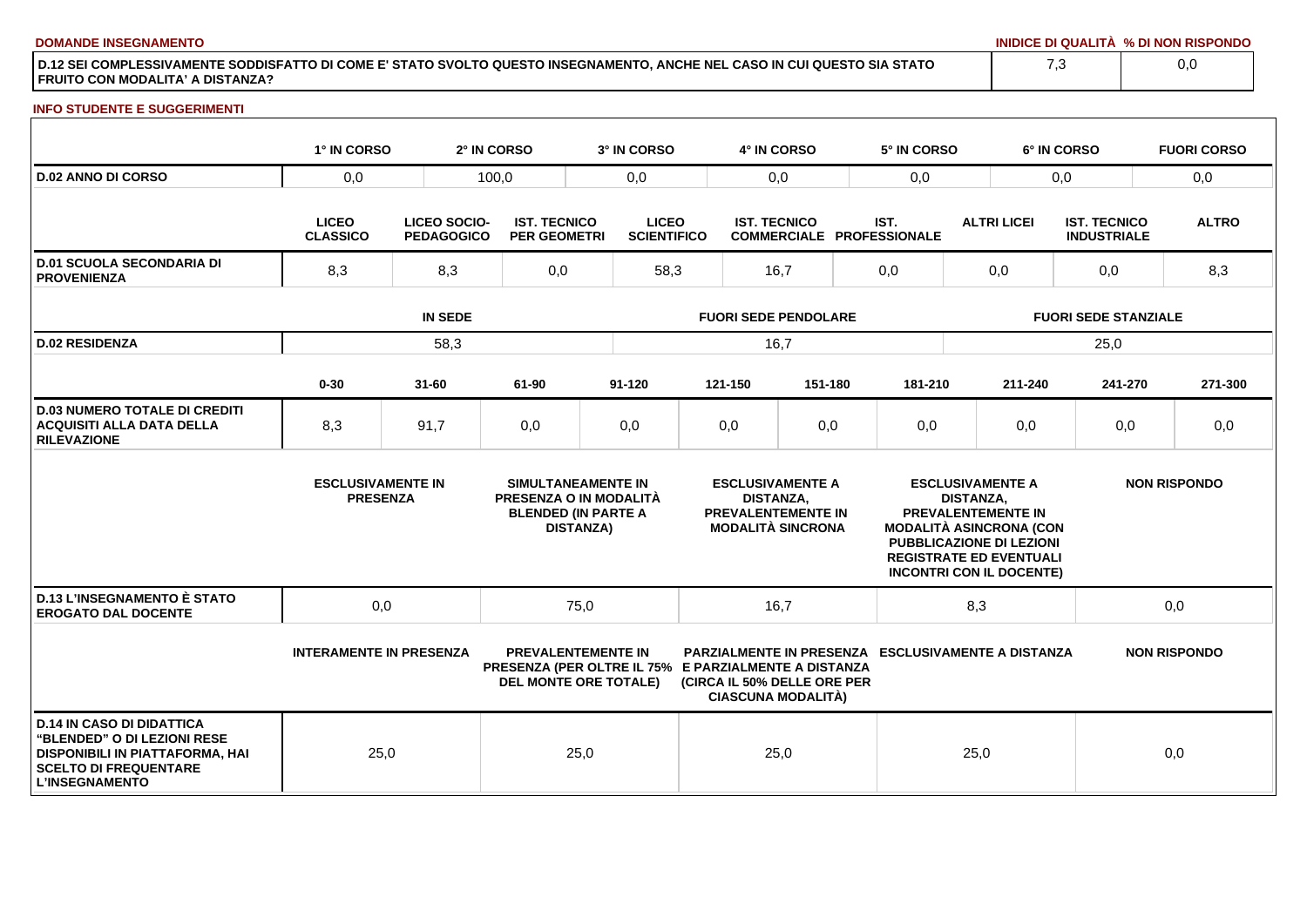|                                                                                                                                                                                                             |                                                                                                                           | SÌ             |  | <b>NO</b>                                                                                                                                                  |                                                      |                                           | <b>SOLO IN PARTE</b>                                             |              |                |                                                                                 | <b>NON RISPONDO</b>                                 |                     |                     |                               |
|-------------------------------------------------------------------------------------------------------------------------------------------------------------------------------------------------------------|---------------------------------------------------------------------------------------------------------------------------|----------------|--|------------------------------------------------------------------------------------------------------------------------------------------------------------|------------------------------------------------------|-------------------------------------------|------------------------------------------------------------------|--------------|----------------|---------------------------------------------------------------------------------|-----------------------------------------------------|---------------------|---------------------|-------------------------------|
| <b>D.15 INDIPENDENTEMENTE DALLA</b><br><b>MODALITÀ DI EROGAZIONE</b><br>DELL'INSEGNAMENTO, IL DOCENTE<br>HA RESO DISPONIBILI LE SUE LEZIONI<br><b>REGISTRATE SU PIATTAFORMA?</b>                            | 0,0                                                                                                                       |                |  | 91,7                                                                                                                                                       |                                                      |                                           | 0,0                                                              |              |                |                                                                                 | 8,3                                                 |                     |                     |                               |
|                                                                                                                                                                                                             | <b>TRAMITE</b><br><b>RICEVIMENTO SU</b><br>PIATTAFORMA,<br><b>NEGLI ORARI</b><br><b>PREDEFINITI DAL</b><br><b>DOCENTE</b> |                |  | <b>TRAMITE</b><br><b>TRAMITE EMAIL</b><br><b>APPUNTAMENTI A</b><br><b>RICHIESTA SU</b><br><b>PIATTAFORMA</b>                                               |                                                      |                                           | <b>TRAMITE CHAT O</b><br>PER TELEFONO, SU<br><b>APPUNTAMENTO</b> |              |                | <b>IN PRESENZA</b>                                                              | DURANTE LE LEZIONI DURANTE LE LEZIONI<br>A DISTANZA |                     |                     | <b>NON RISPONDO</b>           |
| D.16 CON QUALI MODALITÀ HAI<br><b>INTERAGITO PREVALENTEMENTE CON</b><br>IL DOCENTE DURANTE LA FASE DI<br><b>SVOLGIMENTO DELL'INSEGNAMENTO?</b>                                                              | 8,3                                                                                                                       |                |  | 8,3                                                                                                                                                        | 33,3                                                 |                                           |                                                                  | 0,0          |                | 33,3                                                                            | 8,3                                                 |                     |                     | 8,3                           |
|                                                                                                                                                                                                             | $\mathbf{1}$                                                                                                              | $\overline{2}$ |  | 3                                                                                                                                                          | 4                                                    | 5                                         |                                                                  | 6            | $\overline{7}$ | 8                                                                               | 9                                                   |                     | 10                  | <b>NON</b><br><b>RISPONDO</b> |
| D.17 IL DOCENTE TI E SEMBRATO A<br><b>SUO AGIO NELLA GESTIONE DELLA</b><br><b>DIDATTICA A DISTANZA?</b>                                                                                                     | 8,3                                                                                                                       | 8,3            |  | 0,0                                                                                                                                                        | 0,0                                                  | 0,0                                       |                                                                  | 0,0          | 8,3            | 16,7                                                                            | 33,3                                                |                     | 25,0                | 0,0                           |
|                                                                                                                                                                                                             | <b>NELLA STESSA CITTÀ SEDE</b><br><b>DEL CORSO</b>                                                                        |                |  | IN UN'ALTRA CITTÀ/PAESE,<br>IN UN'ALTRA CITTÀ/PAESE, A<br><b>ENTRO 50 KM DALLA SEDE</b><br>PIÙ DI 50 KM DALLA SEDE DEL<br><b>DEL CORSO</b><br><b>CORSO</b> |                                                      | IN UN ALTRO PAESE UE O<br><b>EXTRA UE</b> |                                                                  |              |                | <b>NON RISPONDO</b>                                                             |                                                     |                     |                     |                               |
| <b>D.18 NEL PERIODO DI FREQUENZA</b><br><b>DELL'INSEGNAMENTO HAI ABITATO</b><br><b>PREVALENTEMENTE:</b>                                                                                                     |                                                                                                                           | 75,0           |  |                                                                                                                                                            | 25,0                                                 |                                           |                                                                  | 0,0          |                | 0,0                                                                             |                                                     |                     | 0,0                 |                               |
|                                                                                                                                                                                                             | <b>UNO SPAZIO PRIVATO</b>                                                                                                 |                |  | SI, HO AVUTO A DISPOSIZIONE SI, HO AVUTO A DISPOSIZIONE SI, HO AVUTO A DISPOSIZIONE                                                                        | UNO SPAZIO CONDIVISO CON<br><b>ORARI A ROTAZIONE</b> |                                           | <b>UNO SPAZIO CONDIVISO E</b><br><b>CON SOVRAPPOSIZIONE DI</b>   | <b>ORARI</b> |                | <b>NO, NON HO AVUTO A</b><br><b>DISPOSIZIONE UNO SPAZIO</b><br><b>SPECIFICO</b> |                                                     |                     | <b>NON RISPONDO</b> |                               |
| <b>D.19 NELL'ALLOGGIO IN CUI HAI</b><br><b>ABITATO HAI AVUTO A DISPOSIZIONE</b><br>UNO SPAZIO NEL QUALE POTERE<br>SVOLGERE EVENTUALI ATTIVITÀ DI<br>STUDIO A DISTANZA (LEZIONI,<br>COLLOQUI CON DOCENTI, )? |                                                                                                                           | 83,3           |  |                                                                                                                                                            | 0,0                                                  |                                           |                                                                  | 16,7         |                | 0,0                                                                             |                                                     |                     |                     | 0,0                           |
|                                                                                                                                                                                                             |                                                                                                                           | <b>PC</b>      |  |                                                                                                                                                            | <b>TABLET</b>                                        |                                           | <b>SMARTPHONE</b>                                                |              |                | <b>ALTRO</b>                                                                    |                                                     | <b>NON RISPONDO</b> |                     |                               |
| <b>D.20 DURANTE LA FREQUENZA</b><br><b>DELL'INSEGNAMENTO QUALE</b><br>STRUMENTAZIONE HAI UTILIZZATO IN<br><b>CASA PIÙ FREQUENTEMENTE?</b>                                                                   |                                                                                                                           | 100,0          |  |                                                                                                                                                            | 0,0                                                  |                                           |                                                                  | 0,0          |                | 0,0                                                                             |                                                     | 0,0                 |                     |                               |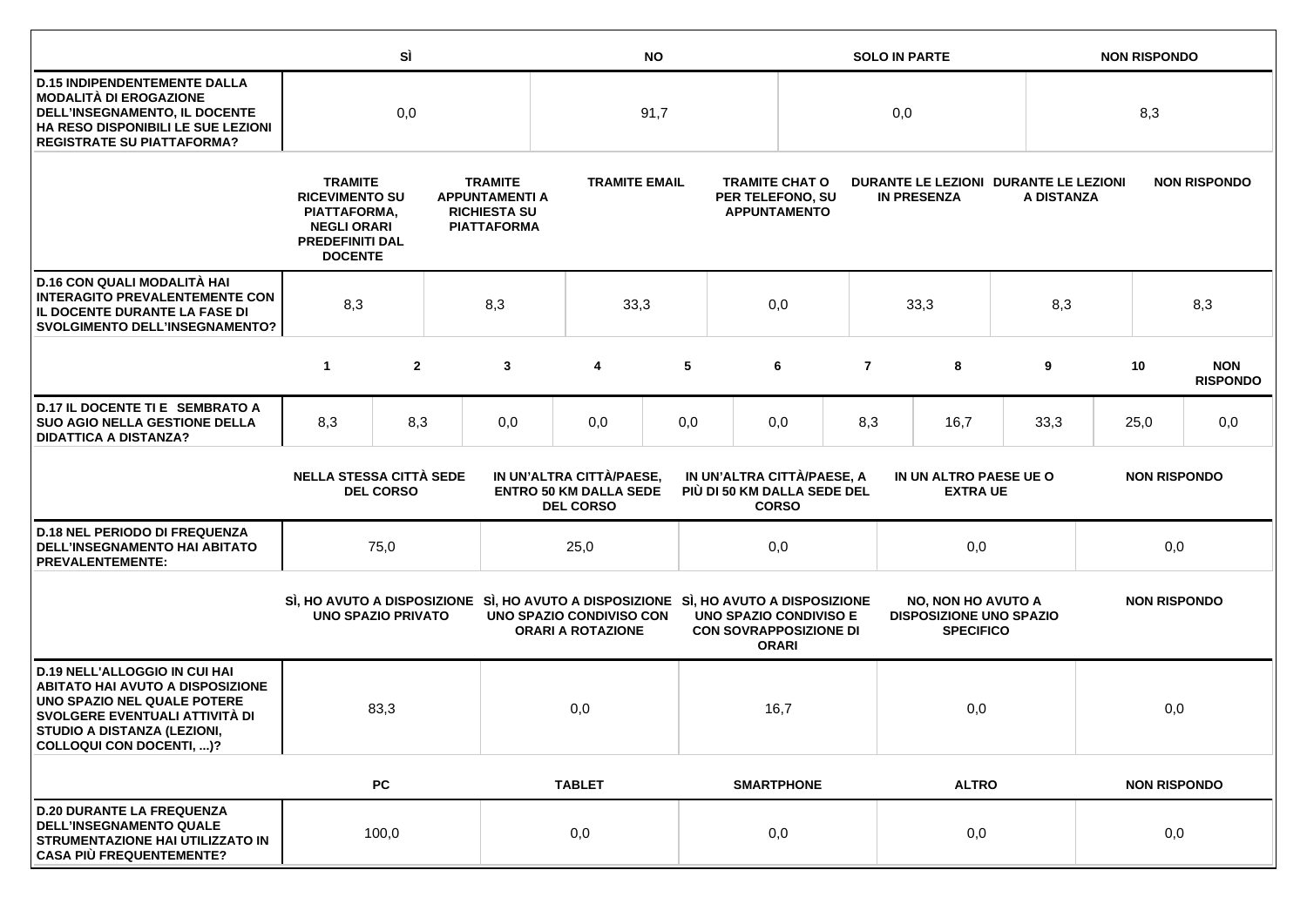|                                                                                                                                                                                                                                                                                    |             | AD USO ESCLUSIVAMENTE<br><b>PERSONALE</b> |              | AD USO CONDIVISO, CON<br><b>ORARI A ROTAZIONE</b> |      | AD USO CONDIVISO, CON<br>SOVRAPPOSIZIONE DI ORARI |                     |     | <b>NON HO AVUTO A</b><br><b>DISPOSIZIONE IN CASA</b><br><b>ALCUNO STRUMENTO</b> |                     | <b>NON RISPONDO</b> |                               |  |  |
|------------------------------------------------------------------------------------------------------------------------------------------------------------------------------------------------------------------------------------------------------------------------------------|-------------|-------------------------------------------|--------------|---------------------------------------------------|------|---------------------------------------------------|---------------------|-----|---------------------------------------------------------------------------------|---------------------|---------------------|-------------------------------|--|--|
| <b>D.21 CON QUALE MODALITÀ DI</b><br>UTILIZZO HAI AVUTO A DISPOSIZIONE<br>IN CASA UN PC/TABLET?                                                                                                                                                                                    |             | 83,3                                      |              | 8,3                                               |      | 8,3                                               |                     |     | 0,0                                                                             |                     | 0,0                 |                               |  |  |
|                                                                                                                                                                                                                                                                                    | $\mathbf 1$ | $\mathbf{2}$                              | $\mathbf{3}$ | 4                                                 | 5    | 6                                                 | $\overline{7}$      |     | 8                                                                               | 9                   | 10                  | <b>NON</b><br><b>RISPONDO</b> |  |  |
| <b>D.22 LE APPARECCHIATURE</b><br>(COMPUTER, TABLET, TELEFONINO) E<br>LA CONNESSIONE INTERNET A TUA<br><b>DISPOSIZIONE TI HANNO PERMESSO</b><br>DI FRUIRE IN MODO SODDISFACENTE<br>(AUDIO, VIDEO, INTERATTIVITÀ) DELLE<br>ATTIVITÀ DELL'INSEGNAMENTO<br><b>EROGATE A DISTANZA?</b> | 8,3         | 0,0                                       | 0,0          | 8,3                                               | 0,0  | 8,3                                               | 16,7                |     | 25,0                                                                            | 8,3                 | 25,0                | 0,0                           |  |  |
|                                                                                                                                                                                                                                                                                    |             | SI                                        |              |                                                   |      | <b>NO</b>                                         |                     |     | <b>NON RISPONDO</b>                                                             |                     |                     |                               |  |  |
| <b>D.23 SUGGERISCI DI ALLEGGERIRE IL</b><br><b>CARICO DIDATTICO COMPLESSIVO</b>                                                                                                                                                                                                    |             | 25,0                                      |              |                                                   | 75,0 |                                                   |                     | 0,0 |                                                                                 |                     |                     |                               |  |  |
|                                                                                                                                                                                                                                                                                    |             | SI<br><b>NO</b>                           |              |                                                   |      |                                                   |                     |     | <b>NON RISPONDO</b>                                                             |                     |                     |                               |  |  |
| <b>D.24 SUGGERISCI DI AUMENTARE</b><br>L'ATTIVITA' DI SUPPORTO DIDATTICO                                                                                                                                                                                                           |             | 25,0                                      |              |                                                   | 75,0 |                                                   |                     |     |                                                                                 | 0,0                 |                     |                               |  |  |
|                                                                                                                                                                                                                                                                                    |             | <b>SI</b>                                 |              | <b>NO</b>                                         |      |                                                   |                     |     |                                                                                 | <b>NON RISPONDO</b> |                     |                               |  |  |
| <b>D.25 SUGGERISCI DI FORNIRE PIU'</b><br><b>CONOSCENZE DI BASE</b>                                                                                                                                                                                                                |             | 25,0                                      |              |                                                   | 75,0 |                                                   |                     |     |                                                                                 | 0,0                 |                     |                               |  |  |
|                                                                                                                                                                                                                                                                                    |             | SI                                        |              | <b>NO</b>                                         |      |                                                   |                     |     |                                                                                 | <b>NON RISPONDO</b> |                     |                               |  |  |
| <b>D.26 SUGGERISCI DI ELIMINARE DAL</b><br>PROGRAMMA ARGOMENTI GIA'<br>TRATTATI IN ALTRI INSEGNAMENTI                                                                                                                                                                              |             | 16,7                                      |              |                                                   | 83,3 |                                                   |                     |     |                                                                                 | 0,0                 |                     |                               |  |  |
|                                                                                                                                                                                                                                                                                    |             | SI                                        |              | <b>NO</b>                                         |      |                                                   |                     |     |                                                                                 | <b>NON RISPONDO</b> |                     |                               |  |  |
| <b>D.27 SUGGERISCI DI MIGLIORARE IL</b><br><b>COORDINAMENTO CON ALTRI</b><br><b>INSEGNAMENTI</b>                                                                                                                                                                                   | 33,3        |                                           |              |                                                   | 66,7 |                                                   |                     |     |                                                                                 | 0,0                 |                     |                               |  |  |
|                                                                                                                                                                                                                                                                                    |             | SI                                        | <b>NO</b>    |                                                   |      |                                                   | <b>NON RISPONDO</b> |     |                                                                                 |                     |                     |                               |  |  |
| <b>D.28 SUGGERISCI DI MIGLIORARE LA</b><br><b>QUALITA' DEL MATERIALE DIDATTICO</b>                                                                                                                                                                                                 |             | 33,3                                      |              |                                                   | 66,7 |                                                   |                     |     |                                                                                 | 0,0                 |                     |                               |  |  |